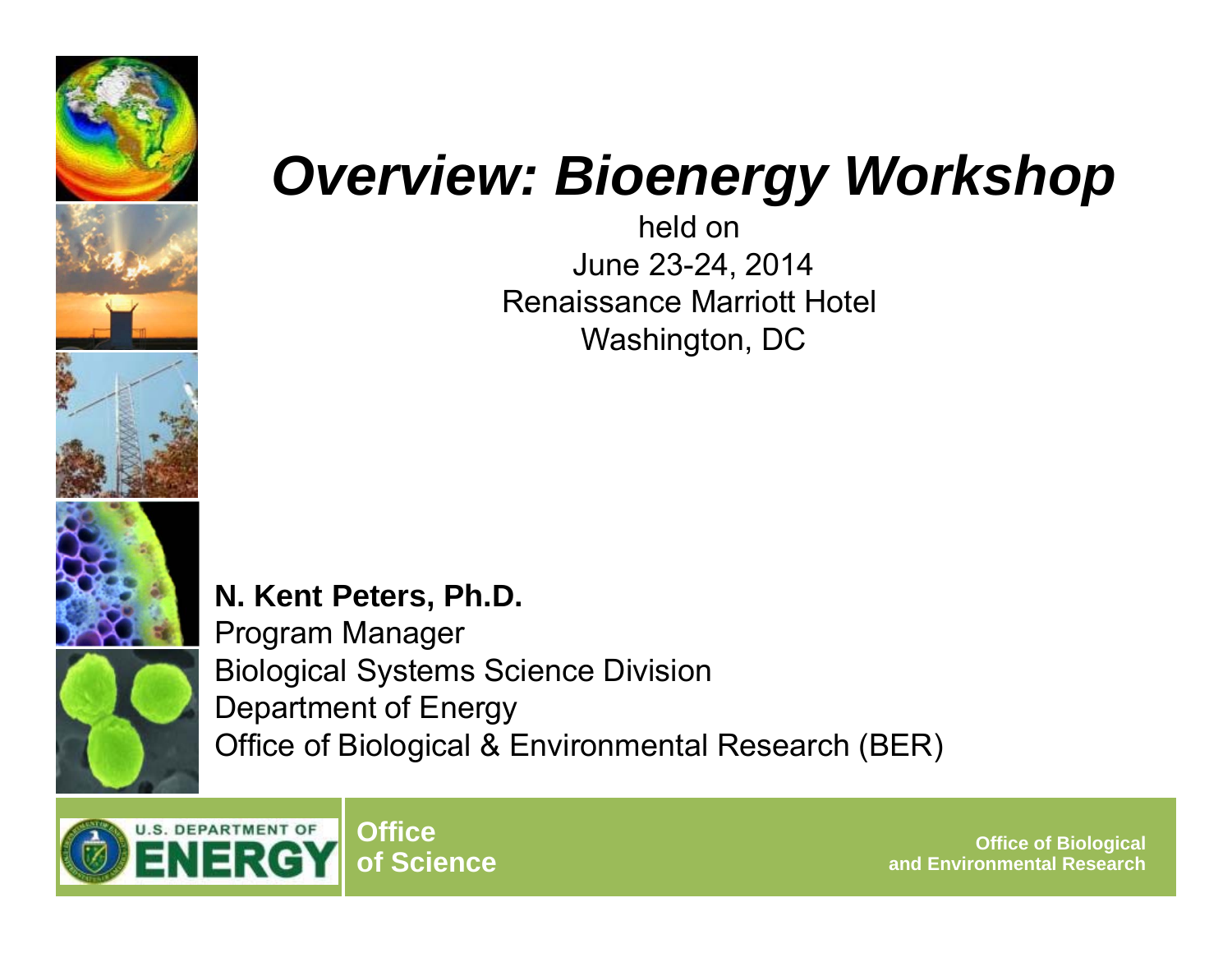## **Bioenergy Funding in BER**

- BER supports basic research in bioenergy
	- Three Bioenergy Research Centers (BRC)
	- Annual Plant Feedstocks through joint FOA with USDA
	- Genomic Science FOA on bioenergy-relevant microbes and microbial systems
	- National Laboratory Biofuels Science Focus Area (SFA) programs
	- Biosystems Design projects
	- SBIR grants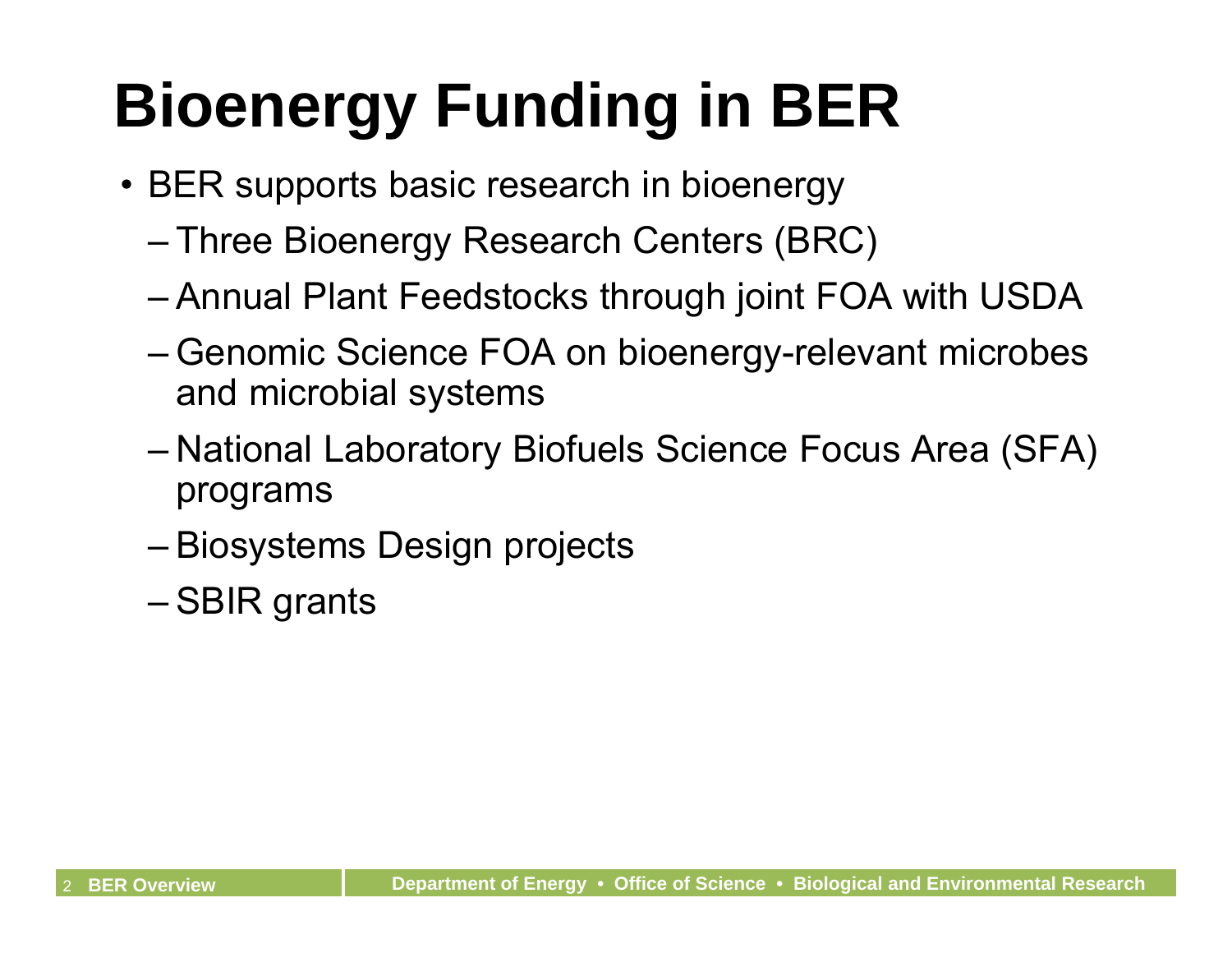## **Bioenergy Research Center Program**

- BER supports basic research in bioenergy
- Original Goals of the BRCs
	- Feedstocks
	- Enhance Deconstruction
	- Fuel Synthesis (lignocellulosic ethanol  $\,\rightarrow$  advanced biofuels
	- Enabling Technologies
	- Technology Transfer
- Annual reviews document success of BRCs at meeting stated goals
- BRCs finishing year 7 of a second 5-year funding period
- Need to define the state-of-the-science, and remaining gaps and barriers to inform BER future of funding basic bioenergy research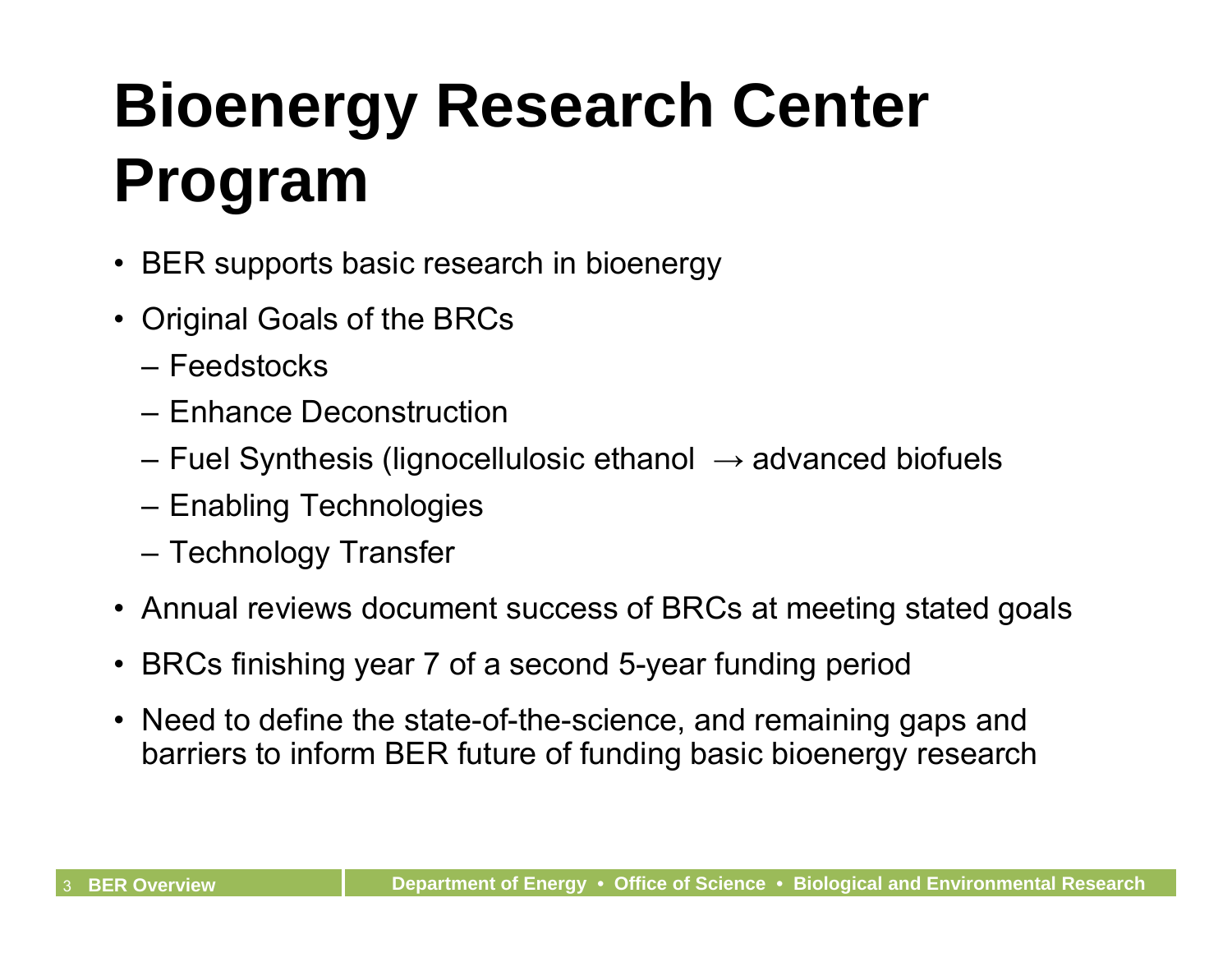## **Workshop Participants**

- Co-Chairs
	- Dr. Kristala Jones-Prather, Massachusetts Institute of **Technology**
	- Dr. Erich Grotewold, Ohio State **University**
- 45 Participants
	- 4 Industry
	- 7 DOE National Laboratories
	- 34 Academic institutions



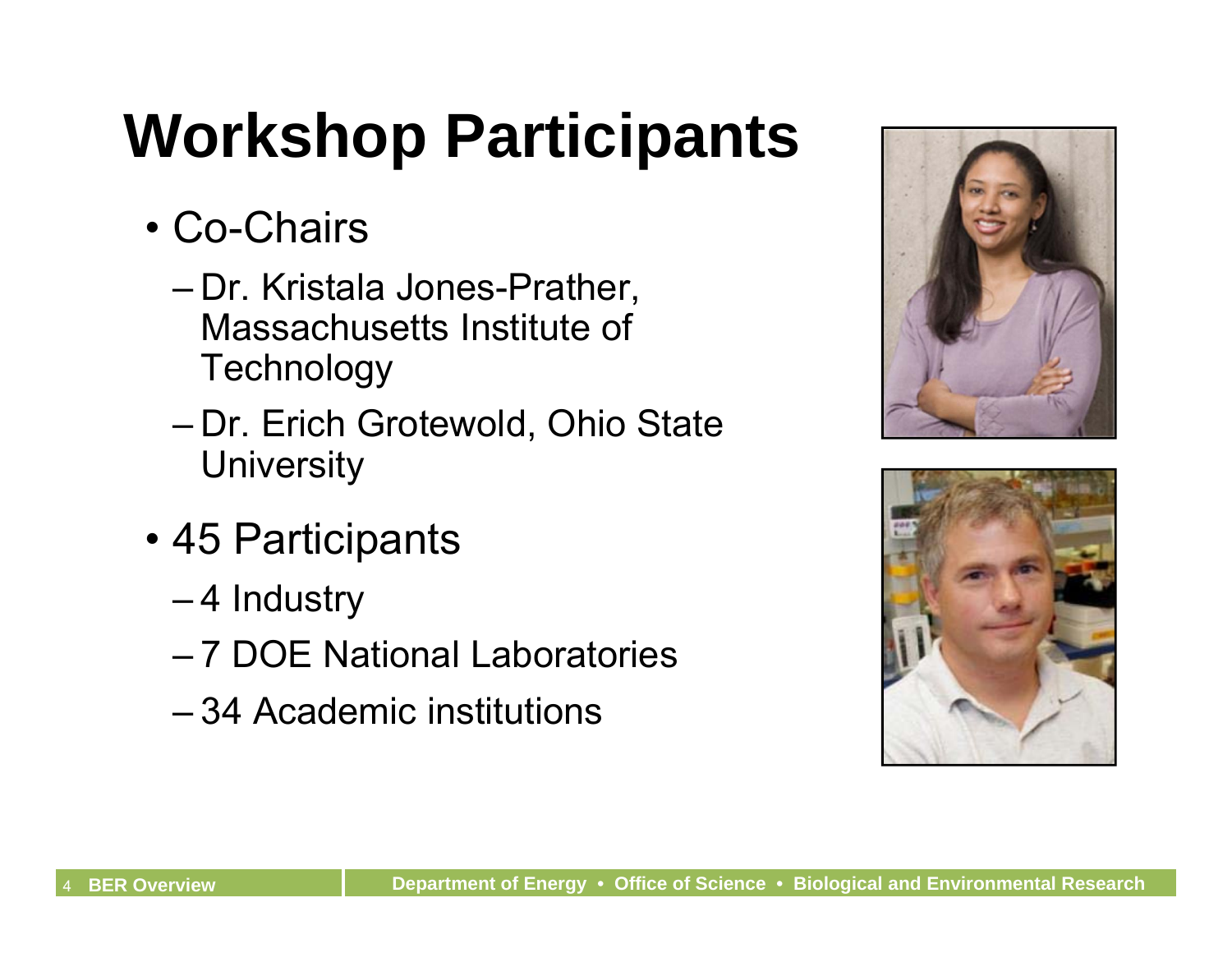## **Workshop Organization**

• Presentations with Break-Out Discussions

#### • Speakers

- Chris Somerville, Energy Bioscience Institute, University of California - Berkeley
- Maureen McCann, Purdue University, C3Bio
- Greg Stephanopoulos, MIT
- Jay Keasling, JBEI, LBNL
- Lee Lynd, BESC, Dartmouth University
- Ken Keegstra, GLBRC, Michigan State University
- Michael Martin, Monsanto Corporation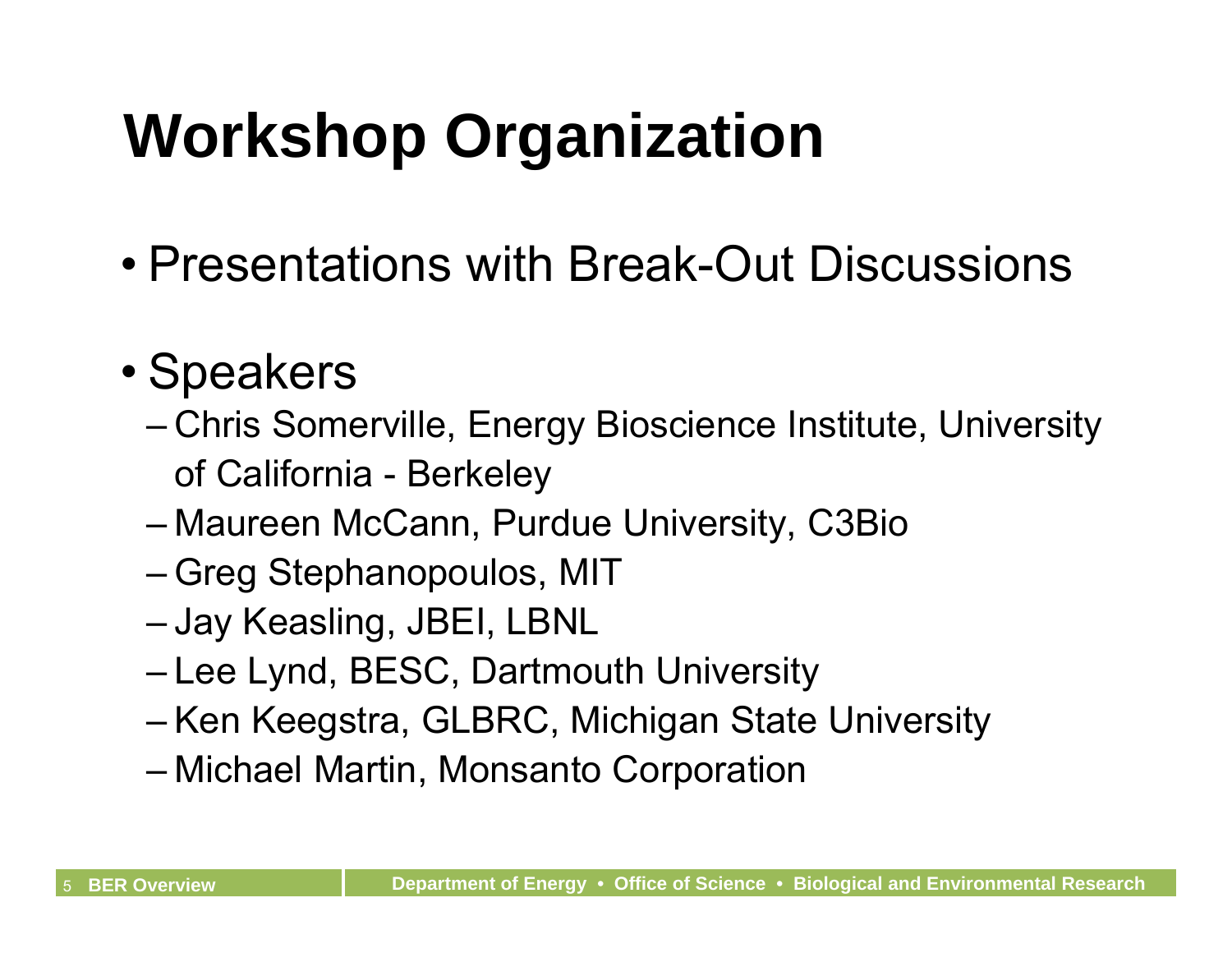# **Workshop Organization (cont)**

- Break-Out Discussion Groups
	- Biomass Development
		- Thomas Brutnell Danforth Center
		- David Braun University of Missouri
	- Deconstruction of Biomass
		- Birgitte Ahring Washington State University
		- Michael Ladisch, Purdue University
	- *Specialty Fuels* 
		- Terry Papoutsakis, University of Delaware
		- Ryan Gill, University of Colorado
	- *Bioproduct Development* 
		- Elizabeth Hood, Arkansas State University
		- Brent Shanks, Iowa State University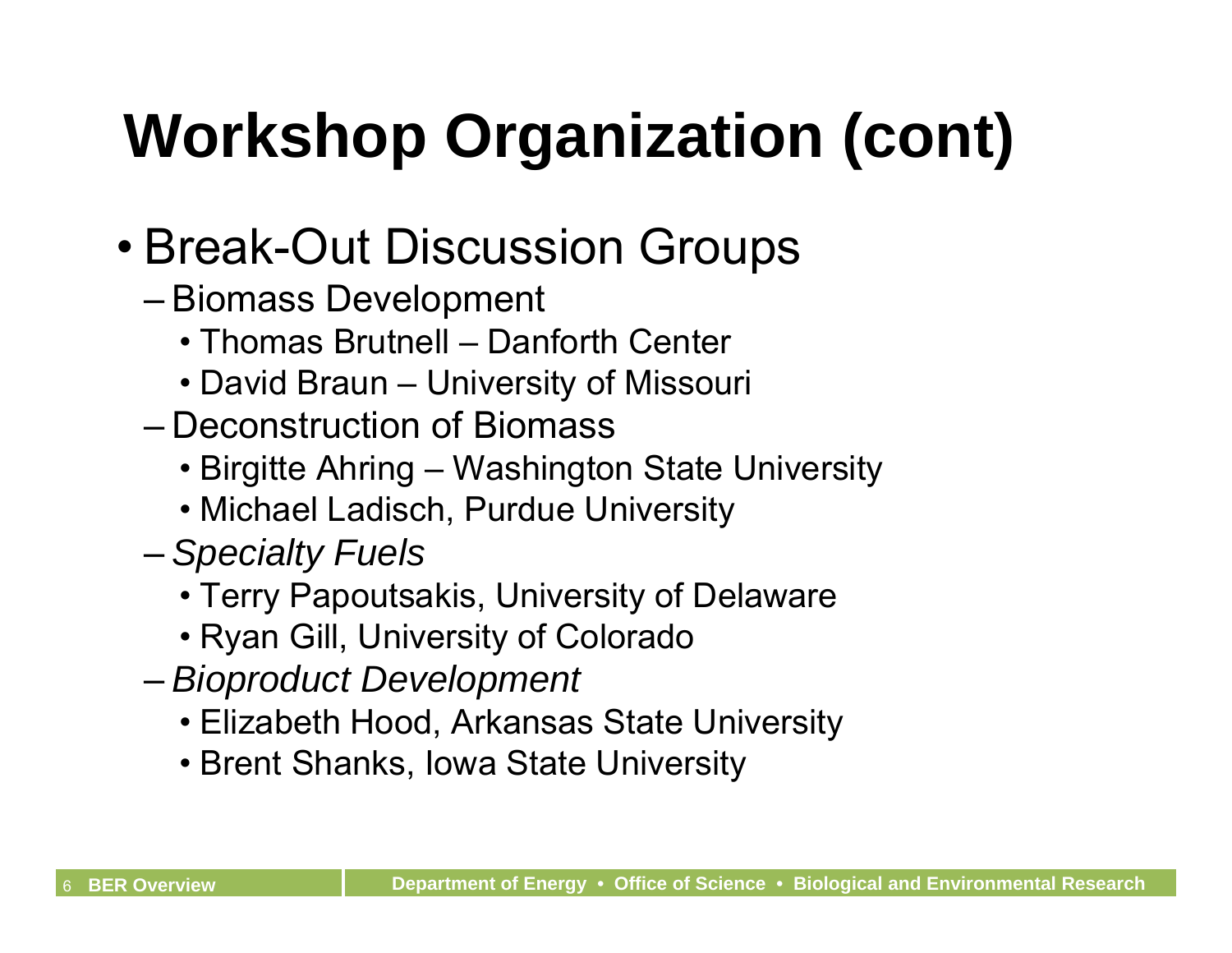## **Expected Workshop Outcomes**

- A report with
	- An assessment of the current state-of-the-science with regard to the production of advanced cellulosic biofuels and bioproducts,
	- Identification of remaining scientific and technical barriers to the establishment of a sustainable domestic next generation biofuels and bioproduct commercial sector,
	- Information and perspectives to inform BER's bioenergy program goals.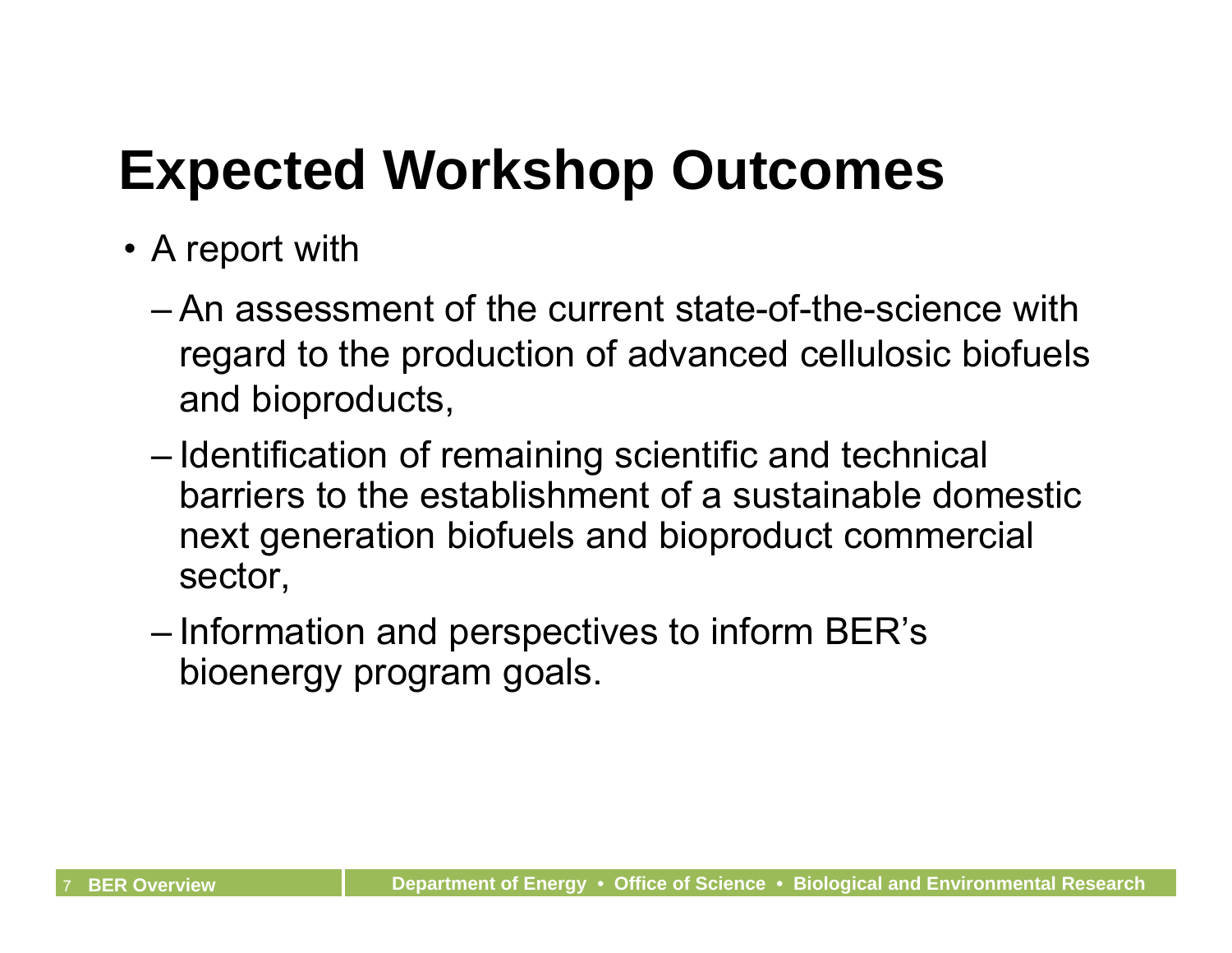### **Findings - Biomass Production**

#### • Advances

- Identification of genes involved in cell wall biosynthesis and their regulation
- Demonstrated ability to genetically engineer biofuel crops for reduced recalcitrance and greater sugar yields
- Demonstrated genetic engineering to alter lignin composition and hydrolizablilty
- Gaps and Barriers
	- Further work needed to optimize lignocellulosic biofuel and bioproduct crops
	- Continue work on switchgrass, Miscanthus, energy cane and poplar, to name the most prominent
	- Improve biofuel traits through a combination of selection of natural variants, genotype assisted breeding, and genetic engineering
	- Prioritized traits include reduced recalcitrance, water and nutrient recycling, and delayed flowering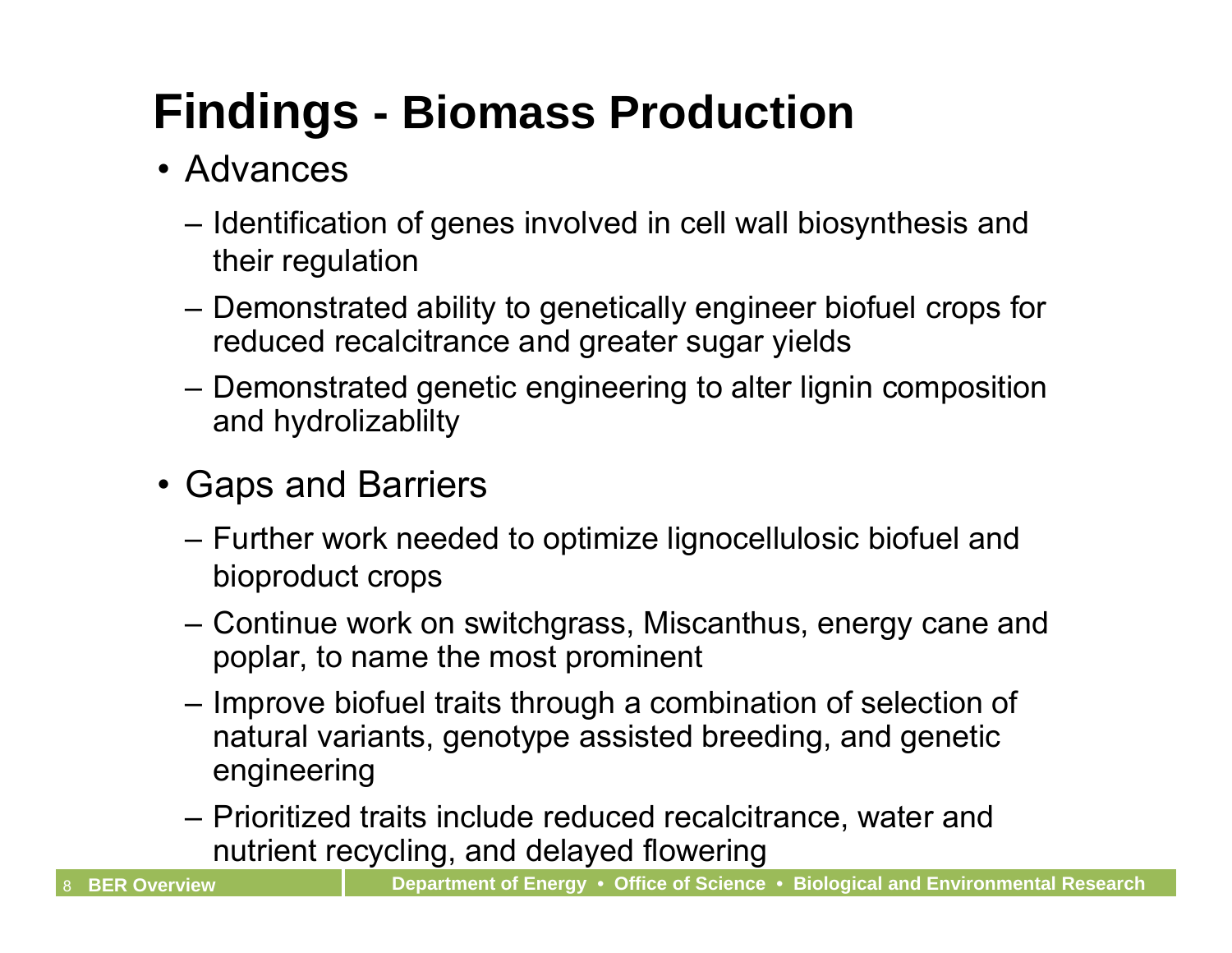#### **Findings - Deconstruction**

- Advances
	- Several effective pretreatment technologies
	- Better understanding of plant cell wall structure and origins of recalcitrance
	- Promise shown by consolidated bioprocessing with engineered thermophiles
	- Effective enzymes farming using metagenomics, genomic sequencing and gene synthesis
- Gaps and Barriers
	- Need for standardized biomass samples to use for comparative analysis
	- Better analytical tools for characterizing the lignocellulose and the break-down intermediates
	- Need deconstruction streams that provide for fermentable sugars as well as valorization of lignin
	- Establish a basic toolbox for lignin catabolism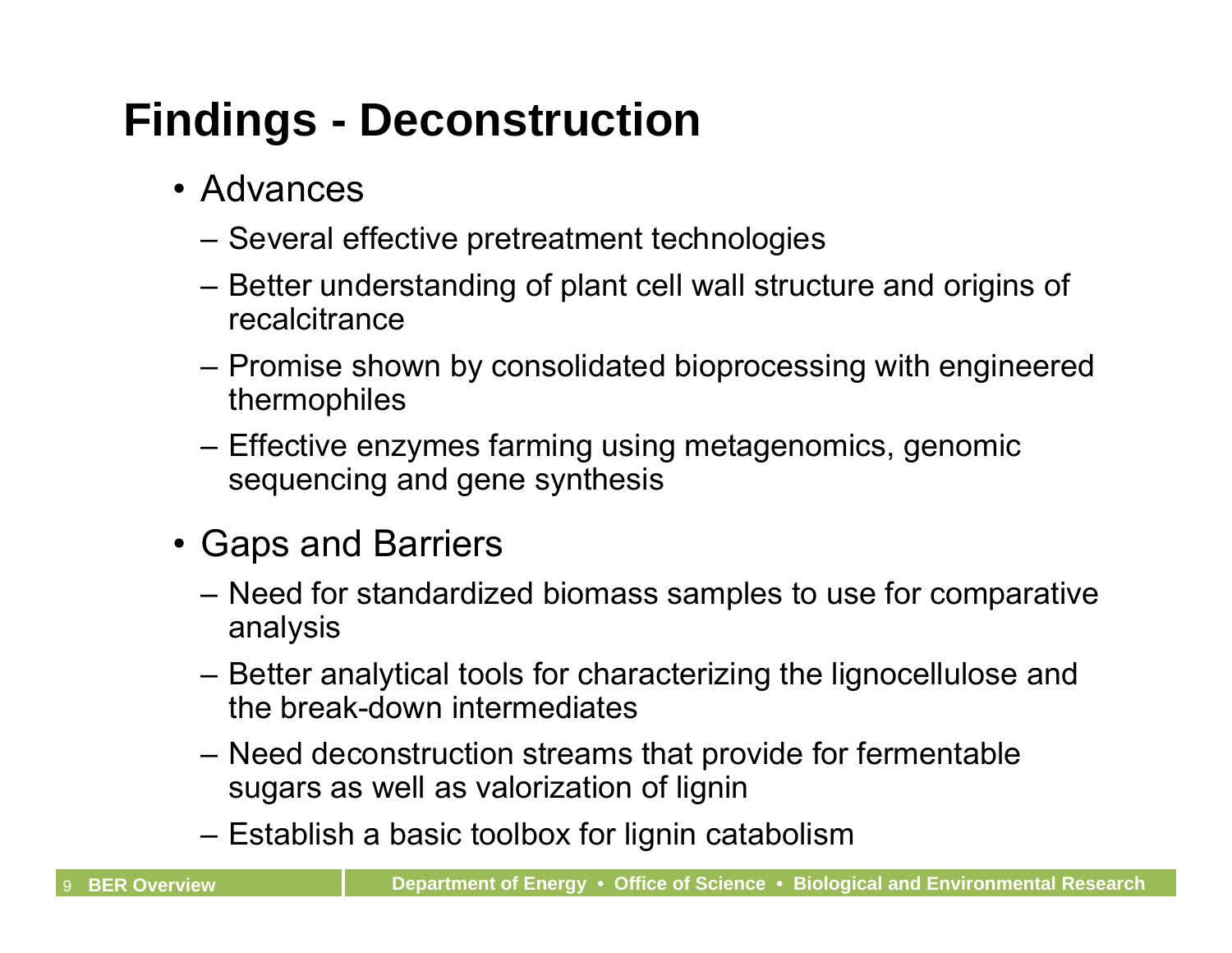### **Findings – Specialty Biofuels**

- Advances
	- Engineered microbes with higher conversion efficiencies and greater inhibitor tolerance
	- Engineered thermophile to make lignocellulosic ethanol without pretreatment
	- New tools for synthetic biology and metabolic engineering resulting in an expanded suite of accessible molecules beyond ethanol to serve as biofuels or their precursors
- Gaps and Barriers
	- Selecting the appropriate targets, based on meaningful evaluation of the accessible markets, remains a challenge
	- Methods to test thousands of variants of a pathway in a high throughput manner will greatly impact the rate of discovery and optimization
	- It remains difficult to predict the performance of a microbe in industrial scale fermentation from benchtop scale experiments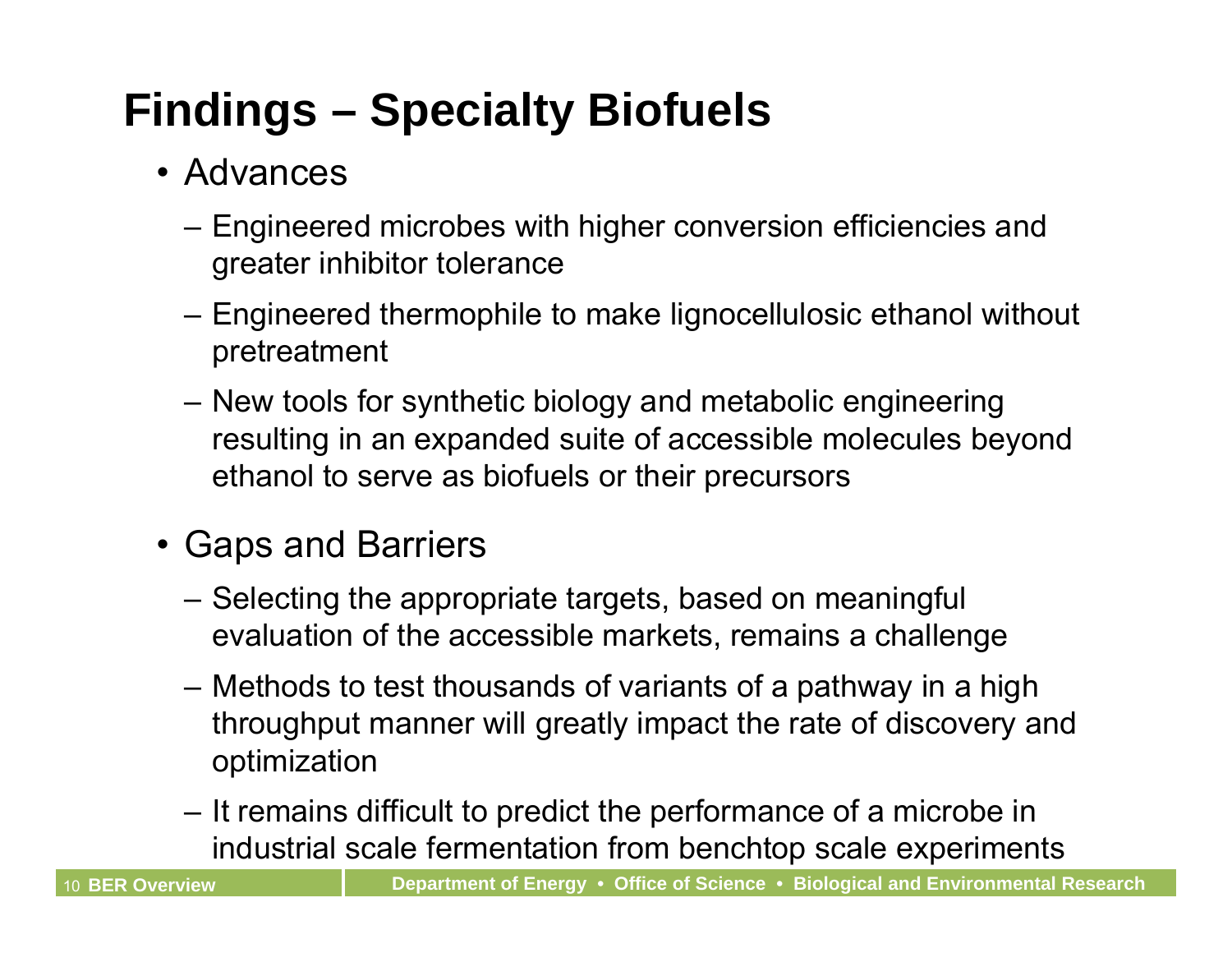#### **Findings - Biomass Bioproducts**

#### Gaps and Barriers

- Separation technologies- lack cost effective extraction of manufactured product or raw material
- Inadequate integration of manufacturing with the fuel production site
- Inadequate compositional analysis of potential byproduct streams
- Lack of efficient, stable and scalable biocatalysts for desired bioproducts
- Lack efficient and economical continuous processes
- Lack flexible process technology to accommodate multiple feedstock sources
- Lack synthetic biological and/or chemical chassis that only require minor modification for a range of bioproducts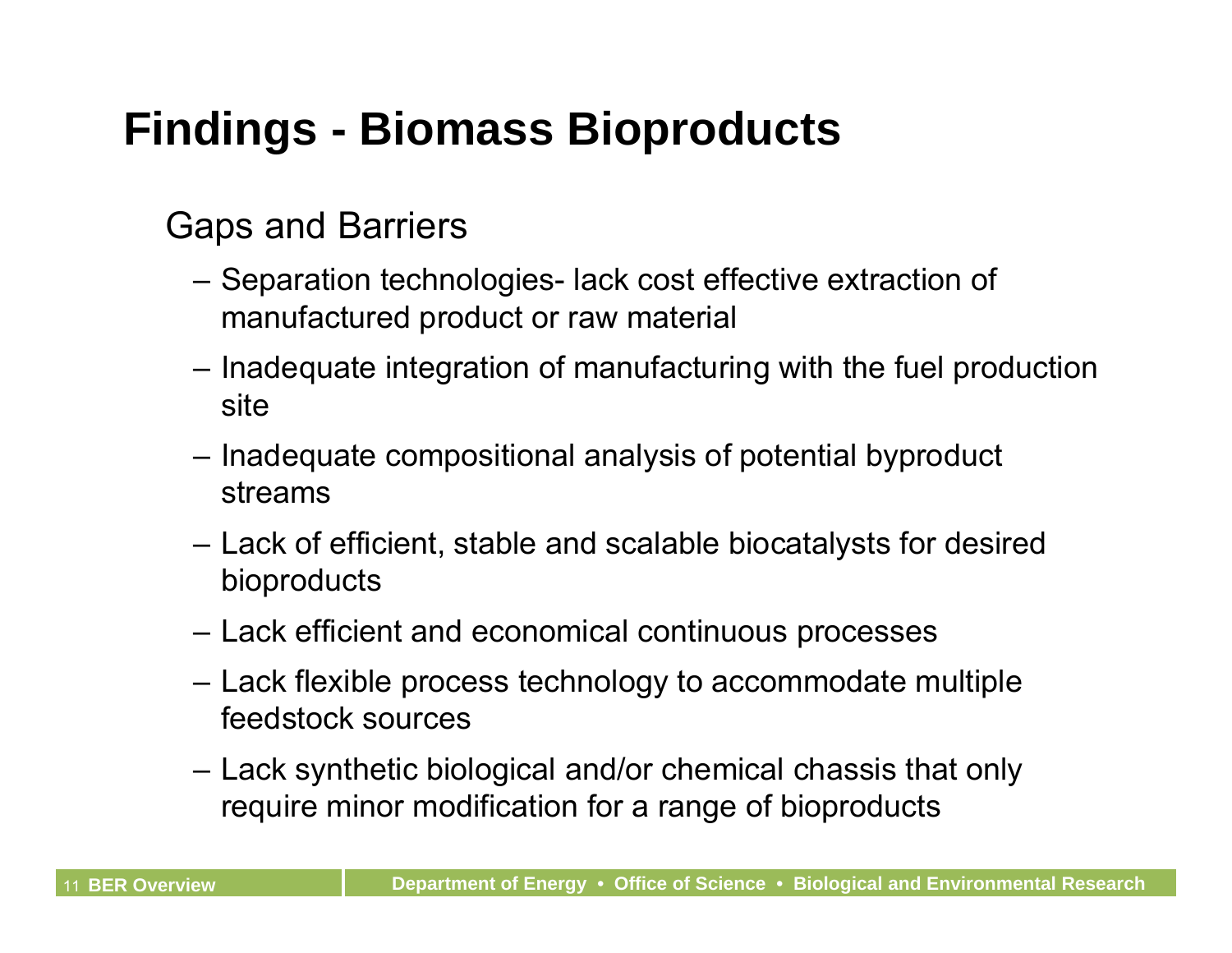#### **Summary and Future Directions**

- Continued support for biofuel crop development
- Continued support for improved deconstruction
- Expand to include specialty fuels and bioproducts
	- Replace petroleum as starting material for carbon-neutral production
	- Pathway to aromatics through less toxic intermediates than benzene and toluene
	- An infinite diversity of new products
- Continued value in vertical integration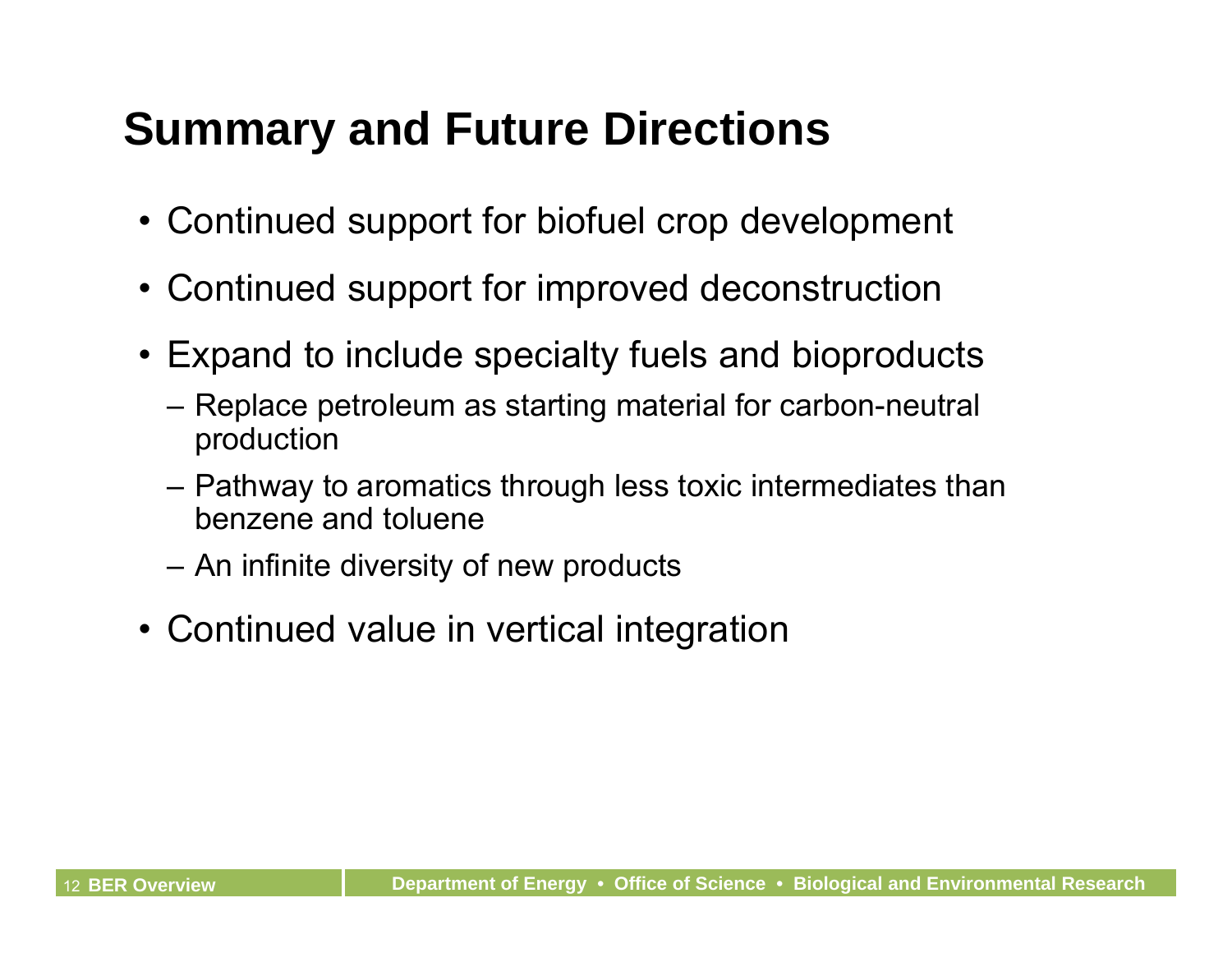#### **Closing Comments**

- An Executive Summary is available in the back of room etc.
- Draft report is back in the hands of the co-chairs before sending to professional editor/publisher